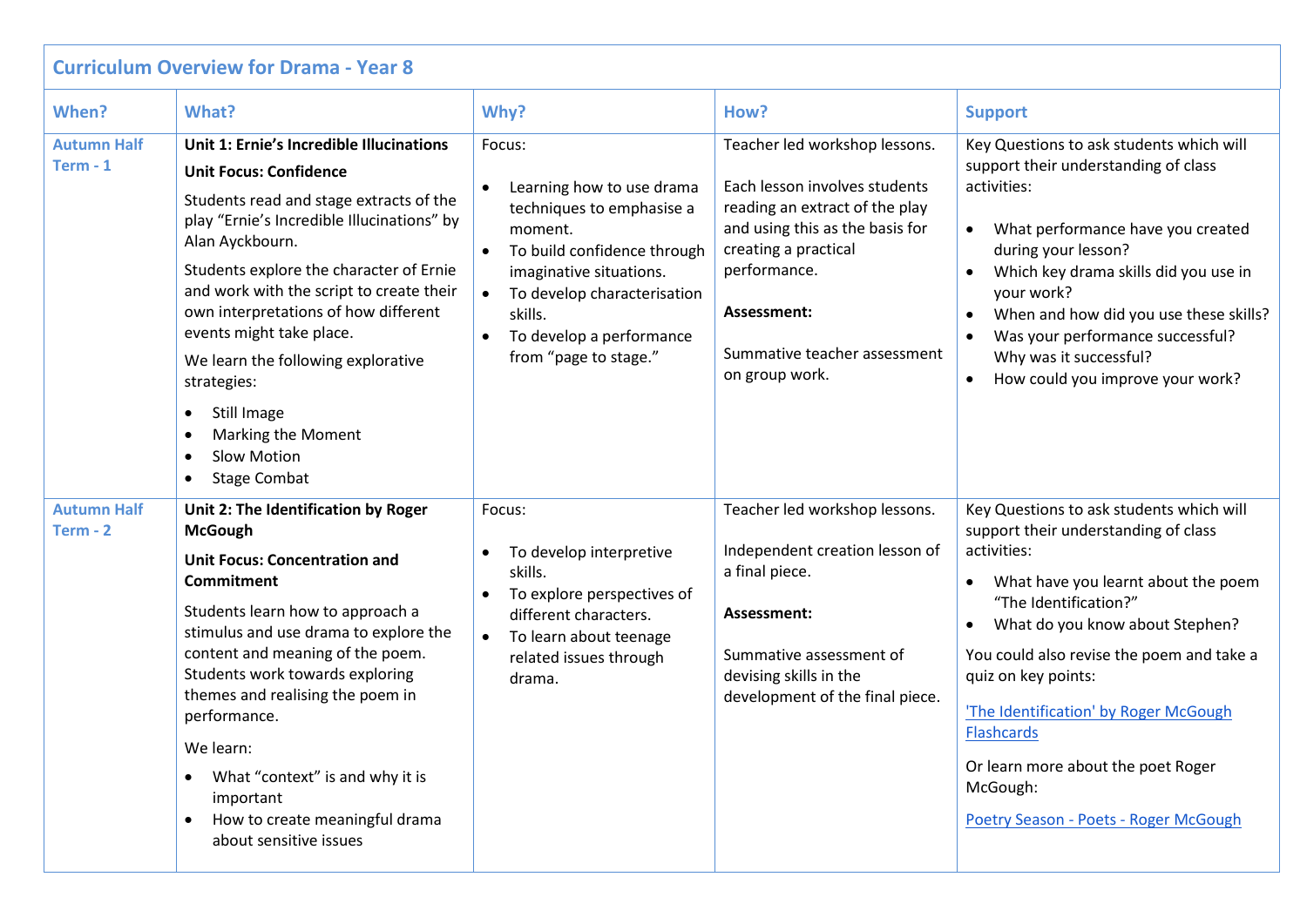| <b>Spring Half</b><br>Term $-1$  | <b>Unit 3: Frank Miller</b><br><b>Unit Focus: Collaboration and Creativity</b><br>Students explore the story of the fictional<br>cowboy "Frank Miller." In this fun and<br>popular unit of work, students develop the<br>background to the character through a range<br>of activities.<br>Students then take ownership of the story to<br>explore character relationships.<br>We learn the following explorative<br>strategies:<br>Teacher-in-role<br>$\bullet$<br><b>Hot Seating</b><br><b>Character Monologue</b><br>$\bullet$<br>Role on The Wall<br>$\bullet$ | Focus:<br>To respond to a scenario by<br>$\bullet$<br>developing characters.<br>To learn how to be selective<br>$\bullet$<br>of a range of potential<br>ideas.<br>To develop character<br>$\bullet$<br>creation skills.                                 | Teacher led workshop<br>lessons.<br>Independent creation<br>lesson of a final piece.<br>Assessment:<br>Summative teacher<br>assessment of group work.                 | Key Questions to ask students which will<br>support their understanding of class<br>activities:<br>What performance have you created<br>$\bullet$<br>during your lesson?<br>• Which key drama skills did you use in<br>your work?<br>• When and how did you use these skills?<br>• Was your performance successful? Why<br>was it successful?<br>• How could you improve your work? |
|----------------------------------|-------------------------------------------------------------------------------------------------------------------------------------------------------------------------------------------------------------------------------------------------------------------------------------------------------------------------------------------------------------------------------------------------------------------------------------------------------------------------------------------------------------------------------------------------------------------|---------------------------------------------------------------------------------------------------------------------------------------------------------------------------------------------------------------------------------------------------------|-----------------------------------------------------------------------------------------------------------------------------------------------------------------------|-------------------------------------------------------------------------------------------------------------------------------------------------------------------------------------------------------------------------------------------------------------------------------------------------------------------------------------------------------------------------------------|
| <b>Spring Half</b><br>$Term - 2$ | Unit 4: Sparkleshark by Philip Ridley<br><b>Unit Focus: Confidence &amp; Communication</b><br>Students practically explore the play<br>Sparkleshark by Philip Ridley. Students<br>consider the themes of bullying and how to<br>be tolerant of others.<br>Students will apply a range of dramatic<br>techniques to the text in order to create<br>short performances of extracts.<br>We learn:<br>Staging layouts and conventions<br>$\bullet$<br>How to rehearse effectively                                                                                     | Focus:<br>To develop students' vocal<br>$\bullet$<br>and physical skills when<br>using a play text.<br>To develop tolerance and<br>$\bullet$<br>acceptance of others<br>To develop a greater<br>$\bullet$<br>understanding of the<br>impact of context. | Teacher led workshop<br>lessons.<br>Independent exploration<br>and rehearsal of set text.<br>Assessment:<br>Summative teacher<br>assessment of performance<br>skills. | Key Questions to ask students which will<br>support their understanding of class<br>activities:<br>What performance have you created<br>$\bullet$<br>during your lesson?<br>• Which key drama skills did you use in<br>your work?<br>• When and how did you use these skills?<br>• Was your performance successful? Why<br>was it successful?<br>• How could you improve your work? |